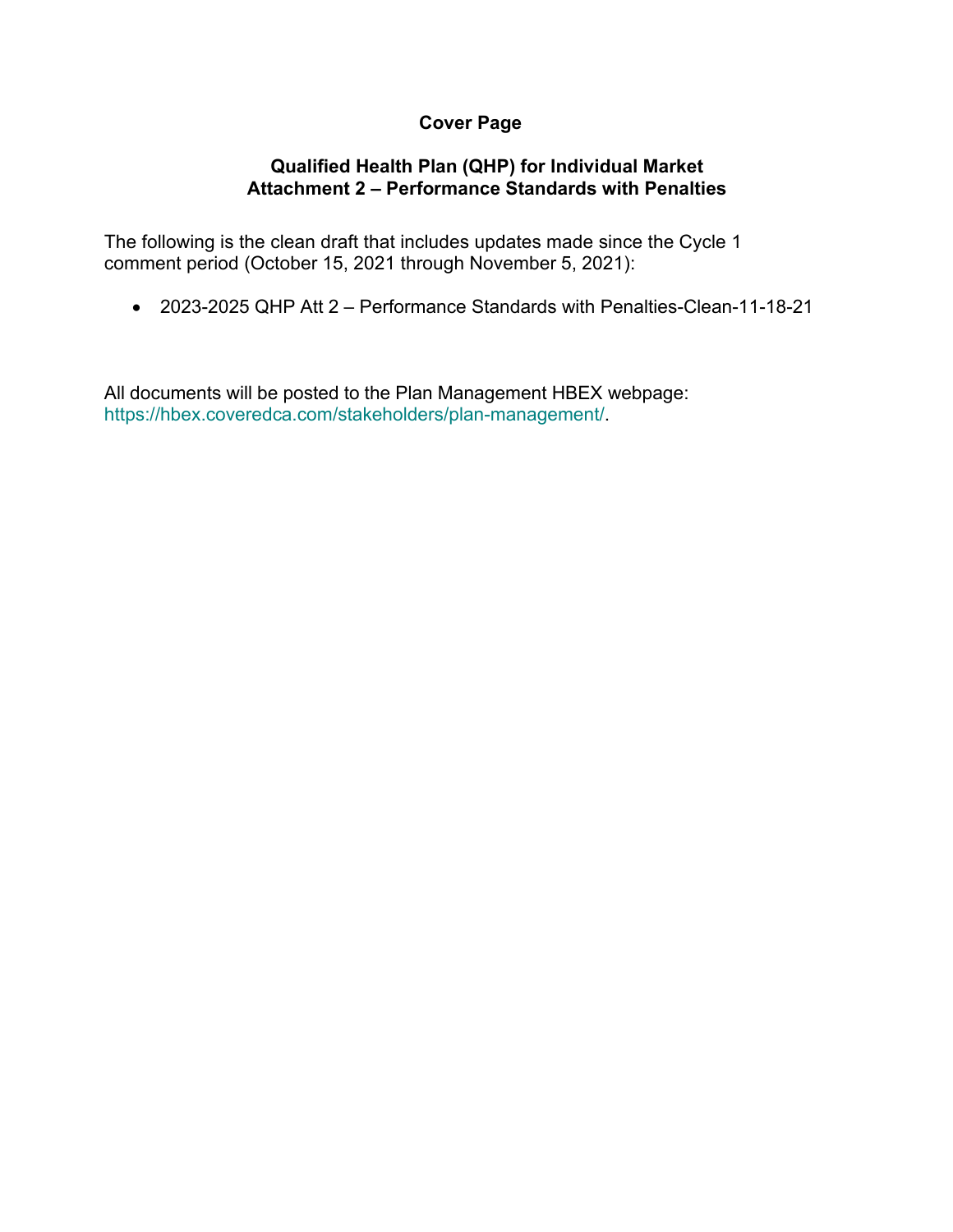## **Attachment 2 – Performance Standards with Penalties**

In this 2023-2025 QHP Issuer Contract, Covered California is implementing the Quality Transformation Initiative as the main financial incentive for quality and health equity performance and improvement. This Attachment 2 – Performance Standards with Penalties captures performance standards in the areas of health disparities, payment strategies, enrollee experience, data quality and completeness, and oral health, that are critical to Covered California meeting its mission.

This table represents a summary of the Performance Standards with Penalties which are detailed further in this Attachment: 

|                    | <b>Performance Standards with Penalties</b>       | <b>Percent of At-</b> | <b>Percent of At-</b> | <b>Percent of At-</b> |
|--------------------|---------------------------------------------------|-----------------------|-----------------------|-----------------------|
|                    |                                                   | <b>Risk Amount</b>    | <b>Risk Amount</b>    | <b>Risk Amount</b>    |
|                    |                                                   | 2023                  | 2024                  | 2025                  |
| <b>Health</b>      | 1. Reducing Health Disparities: Demographic Data  | $10\%$                | 5%                    | 5%                    |
| <b>Disparities</b> | Collection - Enrollee Race and Ethnicity Self-    |                       |                       |                       |
|                    | Identification                                    |                       |                       |                       |
|                    | 2. Reducing Health Disparities: Demographic Data  | 10% (for              | 5%                    | 5%                    |
|                    | Collection – Enrollee Spoken and Written Language | reporting)            |                       |                       |
|                    | 3. Reducing Health Disparities: Disparities       | 10%                   | 10%                   | 10%                   |
|                    | <b>Reduction Intervention</b>                     |                       |                       |                       |
|                    | 4. National Committee for Quality Assurance       | $0\%$                 | 10%                   | 10%                   |
|                    | (NCQA) Health Equity Accreditation                |                       |                       |                       |
| <b>Payment</b>     | 5. Primary Care Payment                           | 10%                   | 10%                   | 10%                   |
|                    | 6. Primary Care Spend                             | 10% (for              | 5%                    | 5%                    |
|                    |                                                   | reporting)            |                       |                       |
|                    |                                                   | 10% (for              | 10%                   | 10%                   |
|                    | 7. Payment to Support Networks Based on Value     | reporting)            |                       |                       |
| <b>Enrollee</b>    | 8. Quality Rating System (QRS) QHP Enrollee       | 20%                   | 20%                   | 20%                   |
| <b>Experience</b>  | <b>Experience Summary Indicator Rating</b>        |                       |                       |                       |
| Data               | 9. Healthcare Evidence Initiative (HEI) Data      | 20%                   | 20%                   | 20%                   |
|                    | Submission                                        |                       |                       |                       |
| <b>Oral Health</b> | 10. Dental Quality Alliance (DQA) Pediatric       | 0%                    | 5%                    | 5%                    |
|                    | Measure Set                                       |                       |                       |                       |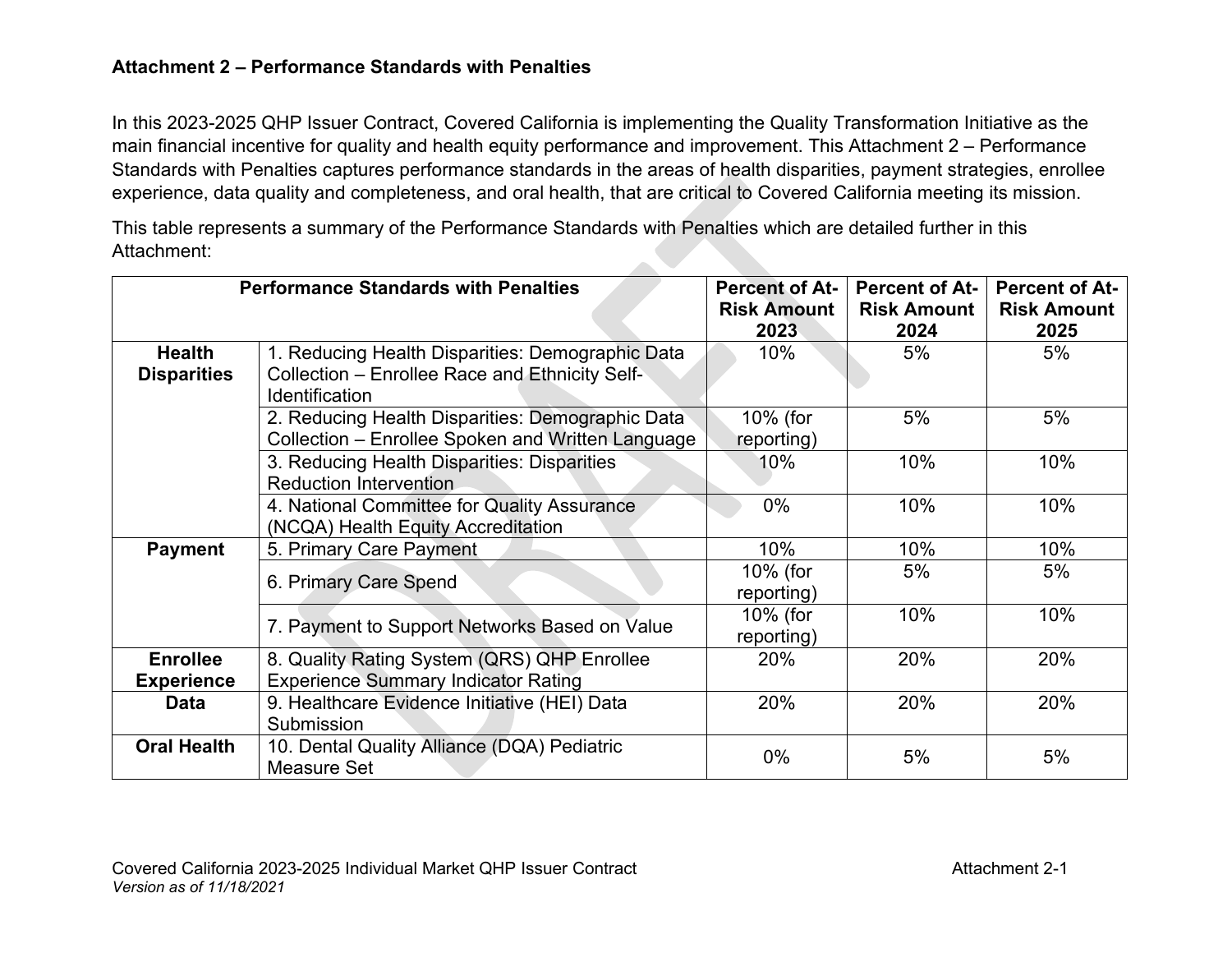### **Attachment 2 – Performance Standards with Penalties**

During the term of this Agreement, Contractor shall meet or exceed the Performance Standards identified in this Attachment. Contractor shall be responsible for payment of penalties for Contractor's failure to meet the Performance Standards in accordance with the terms set forth in Section 6.1 of the Agreement and this Attachment. Contractor shall submit the data required by the Performance Standards by the date specified by Covered California. Some of the data required applies to a window of time. Some of the data represents a point in time. This measurement timing is described in more detail in the sections within this Attachment.

Contractor shall monitor and track its performance each month against the Performance Standards and provide Covered California with a detailed Monthly Performance Report in a mutually-agreeable format. Contractor must report on Covered California business only and report Contractor's Enrollees in Covered California for the Individual Exchange separate from Contractor's Enrollees in Covered California for Small Business. Except as otherwise specified below in the Performance Standards Table, the reporting period for each Performance Standard shall be one calendar month. All references to days shall be calendar days and references to time of day shall be to Pacific Standard Time.

If Contractor fails to meet any Performance Standard in any calendar month (whether or not the failure is excused), Covered California may request and Contractor shall (a) investigate and report on the root cause of the problem; (b) develop a corrective action plan (where applicable); (c) to the extent within Contractor's control, remedy the cause of the performance failure and resume meeting the affected Performance Standards; (d) implement and notify Covered California of measures taken by Contractor to prevent recurrences, if the performance failure is otherwise likely to recur; and (e) make written recommendations to Covered California for improvements in Contractor's procedures.

The total amount at risk for Contractor's failure to meet the Performance Standards is equal to 0.2% of the total Gross Premium for the applicable Plan Year (At-Risk Amount). Penalties will be determined on an annual basis at the end of each calendar year, based on Contractor's final year-end data for each Performance Standard. Where applicable, performance is assessed for each product (HMO, PPO, EPO) the Contractor offers. Penalties are weighted by enrollment in the product for Contractor's with multiple products. Covered California has specified below when the At-Risk Amount or the performance requirements differ by product.

Covered California will provide the Contractor an Initial Contractor Performance Standard Evaluation Report, covering preliminary year end data available, which Covered California will send to Contractor for review no later than February 28th of the following calendar year.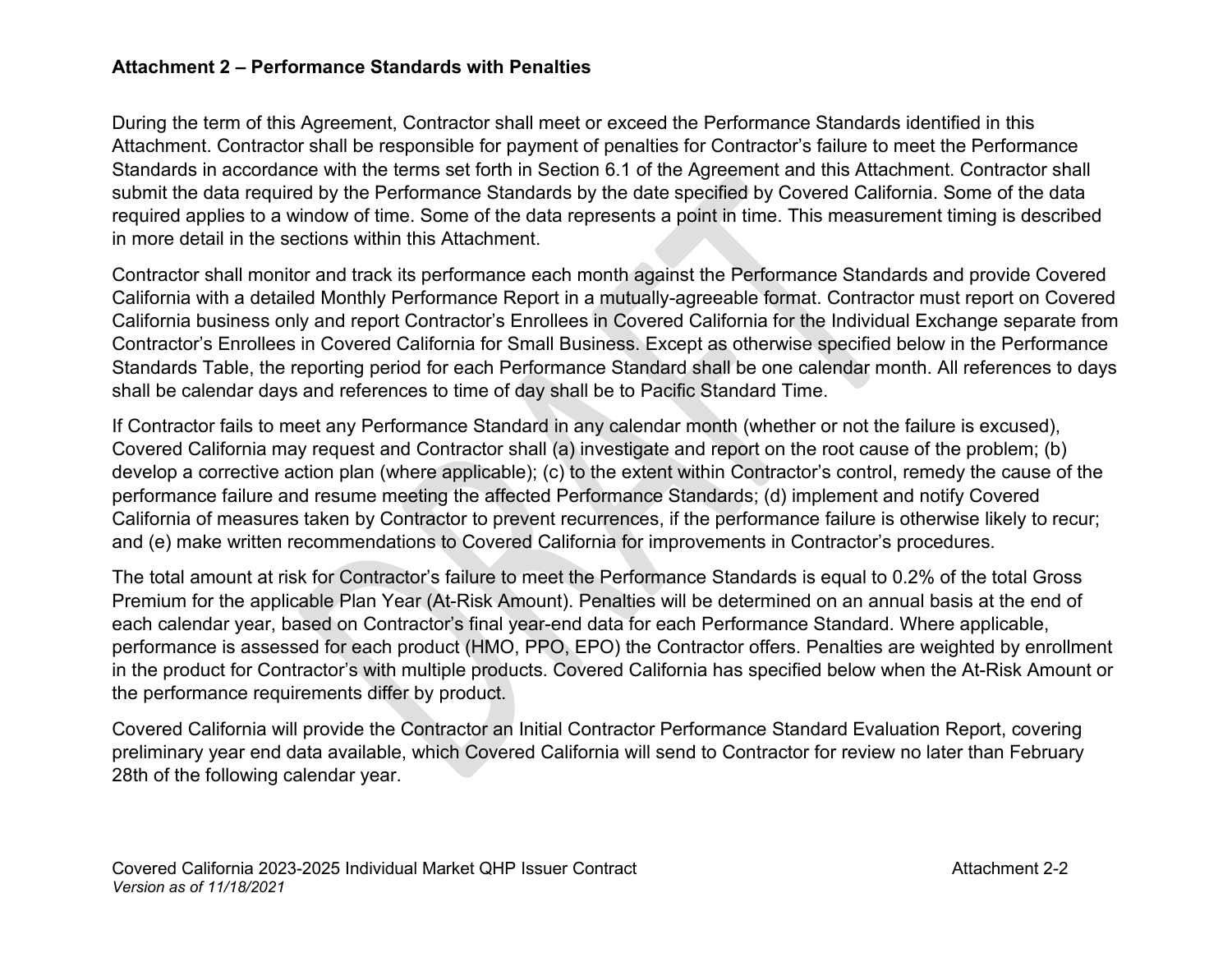### **Attachment 2 – Performance Standards with Penalties**

When the results of the Performance Standards are calculated, Covered California will provide Contractor with a Final Contractor Performance Standard Evaluation Report, along with an invoice, within 60 calendar days of receipt of the Performance Standards data requirements. Contractor shall remit payment to Covered California within 30 calendar days of receiving the Final Contractor Performance Measurement Evaluation Report and invoice.

If Contractor does not agree with either the Initial or Final Performance Standard Evaluation Report, Contractor may dispute the Report in writing within thirty (30) calendar days of receipt of that Report. The written notification of dispute shall provide a detailed explanation of the basis for the dispute. Covered California shall review and provide a written response to Contractor's dispute within thirty (30) calendar days of receipt of Contractor's notification of dispute. If the Contractor still disputes the findings of Covered California, Contractor may pursue additional remedies in accordance with Section 12.1 of the Agreement.

Contractor shall not be responsible for any failure to meet a Performance Standard if and to the extent that the failure is excused pursuant to Section 12.7 of the Agreement (Force Majeure), or the parties agree that the lack of compliance is due to Covered California's failure to properly or timely perform (or cause to be properly or timely performed) any responsibility, duty, or other obligation under this Agreement, provided that Contractor timely notifies Covered California of the problem and uses commercially reasonable efforts to perform and meet the Performance Standards notwithstanding Covered California's failure to perform or delay in performing.

If Contractor wishes to avail itself of one of these exceptions, Contractor must notify Covered California in its response to the performance report identifying the failure to meet such Performance Standard. This response must include: (a) the identity of the Performance Standard that is subject to the exception, and (b) the circumstances that gave rise to the exception in sufficient detail to permit Covered California to evaluate whether Contractor's claim of exception is valid. Notwithstanding anything to the contrary herein, in no event shall any failure to meet a Customer Satisfaction Performance Standard fall within an exception.

The Parties may adjust, suspend, or add Performance Standards from time to time, upon written agreement of the parties, without an amendment to this contract.

Covered California and Contractor shall work together to periodically review and adjust the specific measures consistent with any applicable Federal regulations.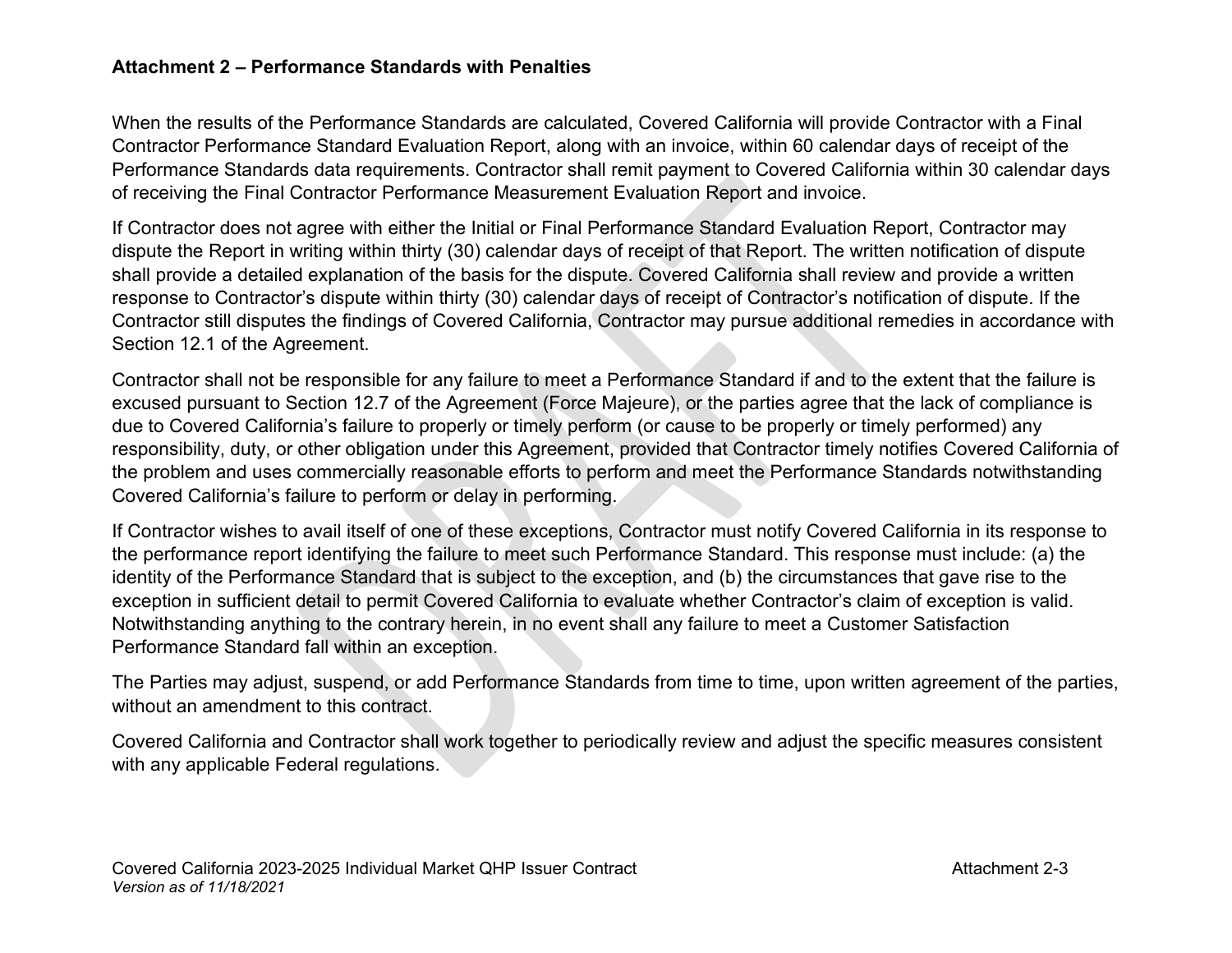| <b>Performance Standards with Penalties</b>                   |                                                                                                                           |                                                                                                                          |  |
|---------------------------------------------------------------|---------------------------------------------------------------------------------------------------------------------------|--------------------------------------------------------------------------------------------------------------------------|--|
| Quality, Equity, And Delivery System Transformation Standards |                                                                                                                           |                                                                                                                          |  |
| Definitions for Performance Standards: $1 - 7$                |                                                                                                                           |                                                                                                                          |  |
|                                                               | Measurement Year: The calendar year that activity being assessed is performed.                                            |                                                                                                                          |  |
|                                                               | Reporting Year: The calendar year that performance data is reported to Covered California.                                |                                                                                                                          |  |
|                                                               |                                                                                                                           | Assessment Year: The calendar year that performance data is evaluated, and Measurement Year performance level is         |  |
| determined.                                                   |                                                                                                                           |                                                                                                                          |  |
|                                                               | <b>Performance Standard 1</b>                                                                                             |                                                                                                                          |  |
|                                                               |                                                                                                                           | 1. Reducing Health Disparities: Demographic Data Collection - Enrollee Race and Ethnicity Self-Identification -          |  |
| Attachment 7, Article 1.01 and 1.02                           |                                                                                                                           |                                                                                                                          |  |
|                                                               | Contractor must meet the target of eighty percent (80%) Enrollee self-reported race and ethnicity data for Enrollees.     |                                                                                                                          |  |
|                                                               |                                                                                                                           | Contractor must demonstrate compliance by including valid race and ethnicity attributes for at least 80% of Enrollees in |  |
| its Healthcare Evidence Initiative (HEI) data submissions.    |                                                                                                                           |                                                                                                                          |  |
| Please note the following specifications:                     |                                                                                                                           |                                                                                                                          |  |
|                                                               | a. See list of acceptable standard values in separate methodology document.                                               |                                                                                                                          |  |
|                                                               | b. "Other", "mixed", "multi-racial", etc. values do apply toward meeting the 80% race and ethnicity standard.             |                                                                                                                          |  |
|                                                               |                                                                                                                           |                                                                                                                          |  |
| 80% race and ethnicity standard.                              | c. "Null", "blank", "missing", "unknown", "not reported", "decline to state", etc. values DO NOT apply toward meeting the |                                                                                                                          |  |
| <b>Measurement Year 2023</b>                                  | <b>Measurement Year 2024</b>                                                                                              | <b>Measurement Year 2025</b>                                                                                             |  |
|                                                               |                                                                                                                           |                                                                                                                          |  |
| Contractor does not meet the 80%                              | Contractor does not meet the 80%                                                                                          | Contractor does not meet the 80% target                                                                                  |  |
| standard for self-reported racial and                         | target for self-reported racial and                                                                                       | for self-reported racial and ethnic data                                                                                 |  |
| ethnic data for Enrollees: 10%                                | ethnic data for Enrollees: 5% penalty                                                                                     | for Enrollees: 5% penalty                                                                                                |  |
| penalty                                                       |                                                                                                                           |                                                                                                                          |  |
|                                                               | Contractor meets the 80% target for                                                                                       | Contractor meets the 80% target for self-                                                                                |  |
| Contractor meets the 80% standard                             | self-reported racial and ethnic data for                                                                                  | reported racial and ethnic data for                                                                                      |  |
| for self-reported racial and ethnic                           | Enrollees: no penalty                                                                                                     | Enrollees: no penalty                                                                                                    |  |
| data for Enrollees: no penalty                                |                                                                                                                           |                                                                                                                          |  |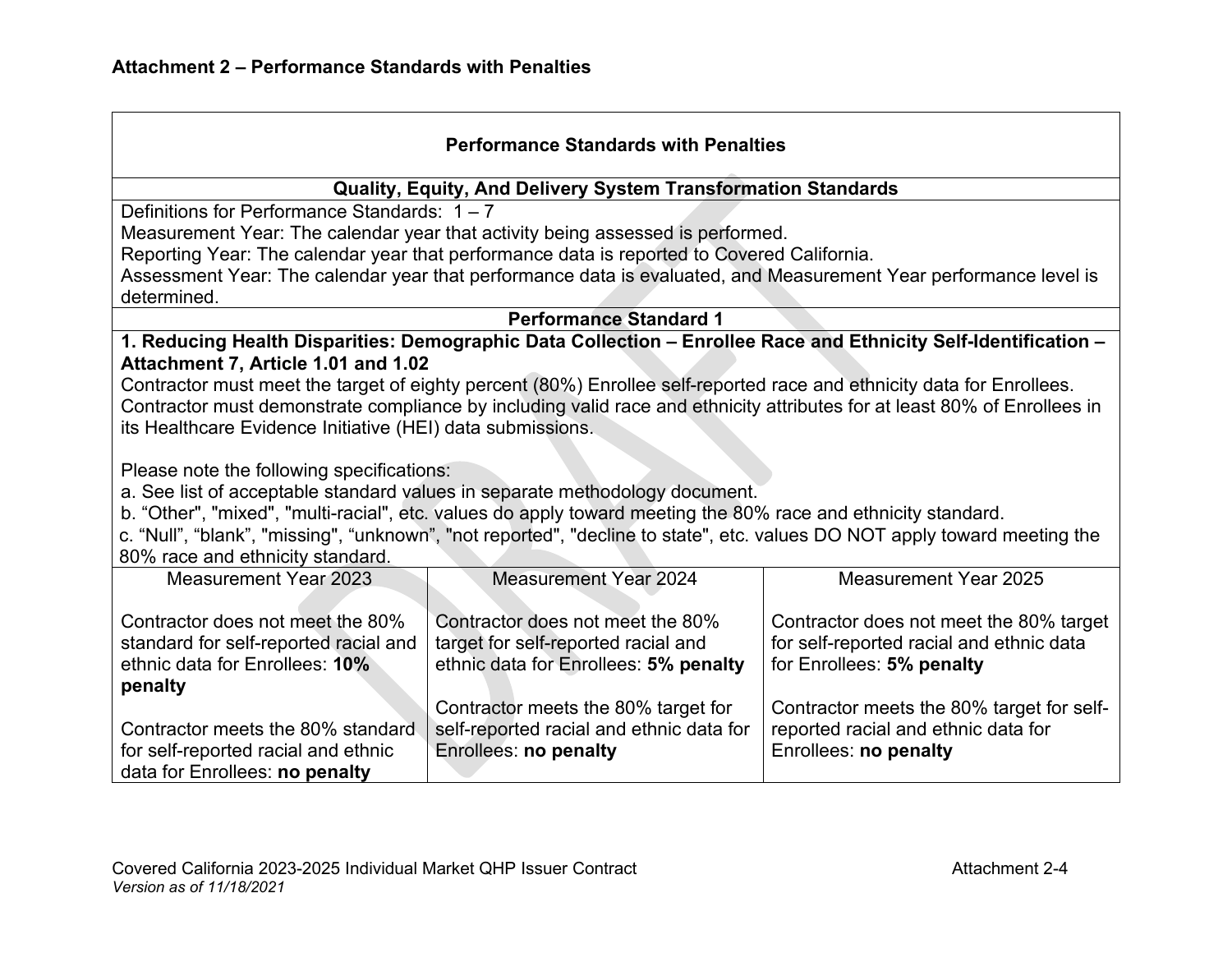| <b>Performance Standards with Penalties</b>                                                                                                                                                                                                                                                                                                                                                                           |                                                                                                                             |                                                                                                                                                |  |  |
|-----------------------------------------------------------------------------------------------------------------------------------------------------------------------------------------------------------------------------------------------------------------------------------------------------------------------------------------------------------------------------------------------------------------------|-----------------------------------------------------------------------------------------------------------------------------|------------------------------------------------------------------------------------------------------------------------------------------------|--|--|
|                                                                                                                                                                                                                                                                                                                                                                                                                       | Quality, Equity, And Delivery System Transformation Standards                                                               |                                                                                                                                                |  |  |
|                                                                                                                                                                                                                                                                                                                                                                                                                       | <b>Performance Standard 2</b>                                                                                               |                                                                                                                                                |  |  |
| Attachment 7, Article 1.01 and 1.02                                                                                                                                                                                                                                                                                                                                                                                   | 2. Reducing Health Disparities: Demographic Data Collection - Enrollee Spoken and Written Language -                        |                                                                                                                                                |  |  |
| Contractor must include valid spoken and written language attributes for Enrollees in its HEI submissions for 2023 and<br>must meet the negotiated annual standard for self-reported spoken and written language in 2024 and 2025. Contractor<br>must demonstrate compliance by including valid spoken and written language attributes for Enrollees in its Healthcare<br>Evidence Initiative (HEI) data submissions. |                                                                                                                             |                                                                                                                                                |  |  |
| <b>Measurement Year 2023</b>                                                                                                                                                                                                                                                                                                                                                                                          | <b>Measurement Year 2024</b>                                                                                                | <b>Measurement Year 2025</b>                                                                                                                   |  |  |
| Contractor does not include valid<br>spoken and written language<br>attributes for Enrollees in its HEI<br>submissions: 10% penalty                                                                                                                                                                                                                                                                                   | Contractor does not meet the<br>intermediate standard for self-reported<br>spoken language for Enrollees: 2.5%<br>penalty   | Contractor does not meet the<br>intermediate standard for self-reported<br>spoken language for Enrollees: 2.5%<br>penalty                      |  |  |
| Contractor includes valid spoken and<br>written language attributes for<br>Enrollees in its HEI submissions: no<br>penalty                                                                                                                                                                                                                                                                                            | Contractor does not meet the<br>intermediate standard for self-reported<br>written language for Enrollees: 2.5%<br>penalty  | Contractor does not meet the<br>intermediate standard for self-reported<br>written language for Enrollees: 2.5%<br>penalty                     |  |  |
|                                                                                                                                                                                                                                                                                                                                                                                                                       | Contractor meets the intermediate<br>standard for self-reported spoken and<br>written language for Enrollees: no<br>penalty | Contractor meets the intermediate<br>standard for self-reported spoken and<br>written language for Covered<br>California Enrollees: no penalty |  |  |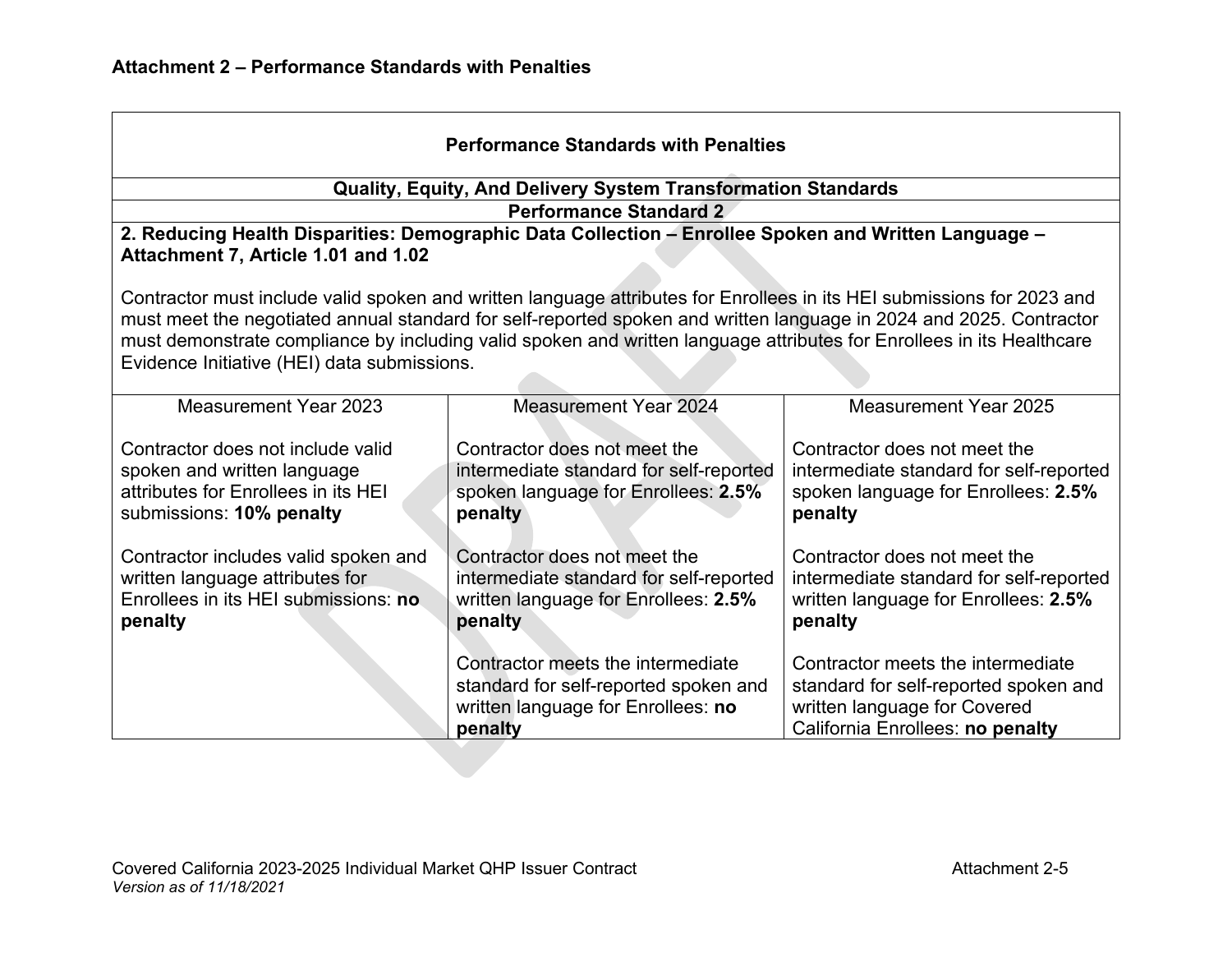| <b>Performance Standards with Penalties</b>                                                                                                                                                                                                                                                                                                                                                                                                                                                                                                                                            |                                                                                                                                                                                                     |                                                                                                                                                                                                     |  |
|----------------------------------------------------------------------------------------------------------------------------------------------------------------------------------------------------------------------------------------------------------------------------------------------------------------------------------------------------------------------------------------------------------------------------------------------------------------------------------------------------------------------------------------------------------------------------------------|-----------------------------------------------------------------------------------------------------------------------------------------------------------------------------------------------------|-----------------------------------------------------------------------------------------------------------------------------------------------------------------------------------------------------|--|
|                                                                                                                                                                                                                                                                                                                                                                                                                                                                                                                                                                                        | <b>Quality, Equity, And Delivery System Transformation Standards</b>                                                                                                                                |                                                                                                                                                                                                     |  |
|                                                                                                                                                                                                                                                                                                                                                                                                                                                                                                                                                                                        | <b>Performance Standard 3</b>                                                                                                                                                                       |                                                                                                                                                                                                     |  |
|                                                                                                                                                                                                                                                                                                                                                                                                                                                                                                                                                                                        | 3. Reducing Health Disparities: Disparities Reduction Intervention - Attachment 7, Article 1.03                                                                                                     |                                                                                                                                                                                                     |  |
| Pursuant to Article 1.03 of Attachment 7, Contractor must demonstrate meaningful improvement for its selected<br>disparity measure for the intervention population based on the mutually agreed upon intervention proposal and target<br>improvement rate and by year-end 2025 demonstrate reduced disparity between intervention population and reference<br>population. Contractor must report progress, including analysis of outcomes and potential to scale or replicate<br>intervention, by submitting to Covered California-approved disparities intervention progress reports. |                                                                                                                                                                                                     |                                                                                                                                                                                                     |  |
| Measurement Year 2023                                                                                                                                                                                                                                                                                                                                                                                                                                                                                                                                                                  | <b>Measurement Year 2024</b>                                                                                                                                                                        | Measurement Year 2025                                                                                                                                                                               |  |
| Contractor submits required progress<br>reports, and Contractor does not<br>meet target improvement rate in<br>intervention population for identified<br>disparity measure: 10% penalty                                                                                                                                                                                                                                                                                                                                                                                                | Contractor submits required progress<br>reports and Contractor does not meet<br>disparity reduction target for identified<br>disparity measure: 10% penalty<br>Contractor meets disparity reduction | Contractor submits required progress<br>reports and Contractor does not meet<br>disparity reduction target for identified<br>disparity measure: 10% penalty<br>Contractor meets disparity reduction |  |
| Contractor meets target improvement<br>rate in intervention population for<br>identified disparity measure and<br>submits required progress reports:<br>no penalty                                                                                                                                                                                                                                                                                                                                                                                                                     | target for identified disparity measure<br>and submits required progress<br>reports: no penalty                                                                                                     | target for identified disparity measure<br>and submits required progress reports:<br>no penalty                                                                                                     |  |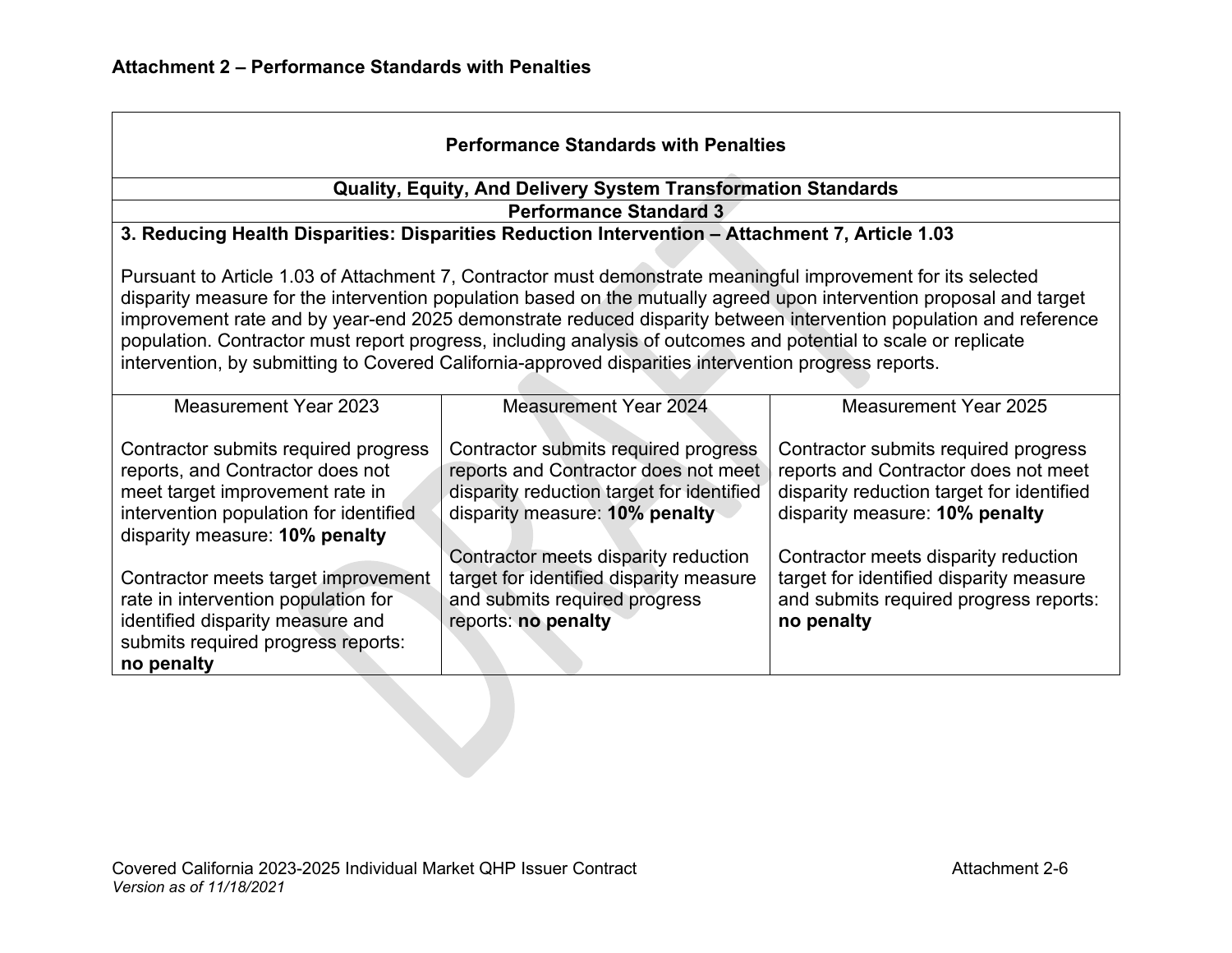|                                                                                                                                            | <b>Performance Standards with Penalties</b>                                                                                                                             |                                                                                                                                                                    |  |  |
|--------------------------------------------------------------------------------------------------------------------------------------------|-------------------------------------------------------------------------------------------------------------------------------------------------------------------------|--------------------------------------------------------------------------------------------------------------------------------------------------------------------|--|--|
|                                                                                                                                            | <b>Quality, Equity, And Delivery System Transformation Standards</b>                                                                                                    |                                                                                                                                                                    |  |  |
|                                                                                                                                            | <b>Performance Standard 4</b>                                                                                                                                           |                                                                                                                                                                    |  |  |
|                                                                                                                                            | 4. National Committee for Quality Assurance (NCQA) Health Equity Accreditation                                                                                          |                                                                                                                                                                    |  |  |
| Contractor must achieve and maintain NCQA Multicultural Health Care Distinction (MHCD) or Health Equity<br>Accreditation by year-end 2023. |                                                                                                                                                                         |                                                                                                                                                                    |  |  |
| <b>Measurement Year 2023</b>                                                                                                               | Measurement Year 2024                                                                                                                                                   | Measurement Year 2025                                                                                                                                              |  |  |
| No assessment.                                                                                                                             | Contractor fails to achieve or maintain<br>NCQA Health Equity Accreditation by<br>January 1, 2024 or fails to maintain<br>accreditation throughout 2024: 10%<br>penalty | Contractor fails to achieve NCQA<br><b>Health Equity Accreditation by</b><br>January 1, 2025 or fails to maintain<br>accreditation throughout 2025: 10%<br>penalty |  |  |
|                                                                                                                                            | Contractor achieves NCQA Health<br><b>Equity Accreditation and maintains</b><br>accreditation throughout 2024: no<br>penalty                                            | Contractor achieves NCQA Health<br><b>Equity Accreditation and maintains</b><br>accreditation throughout 2025: no<br>penalty                                       |  |  |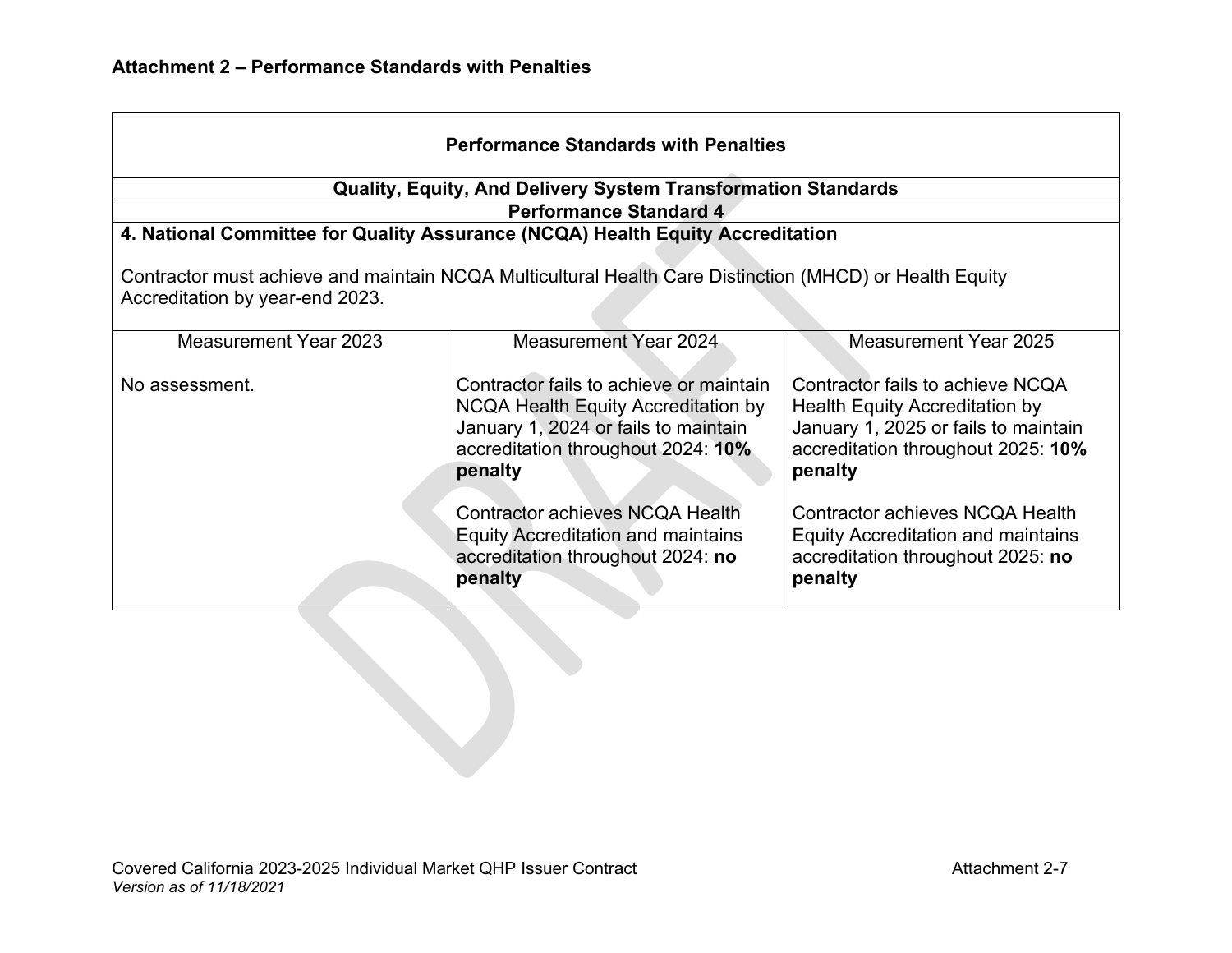| <b>Performance Standards with Penalties</b>                                                                                                                                                                                                                                                                                                                                                                                                                                                                                                                                    |                                                                                                                                                                  |                                                                                                                                                                  |  |  |
|--------------------------------------------------------------------------------------------------------------------------------------------------------------------------------------------------------------------------------------------------------------------------------------------------------------------------------------------------------------------------------------------------------------------------------------------------------------------------------------------------------------------------------------------------------------------------------|------------------------------------------------------------------------------------------------------------------------------------------------------------------|------------------------------------------------------------------------------------------------------------------------------------------------------------------|--|--|
|                                                                                                                                                                                                                                                                                                                                                                                                                                                                                                                                                                                | Quality, Equity, And Delivery System Transformation Standards                                                                                                    |                                                                                                                                                                  |  |  |
|                                                                                                                                                                                                                                                                                                                                                                                                                                                                                                                                                                                | <b>Performance Standard 5</b>                                                                                                                                    |                                                                                                                                                                  |  |  |
| 5. Primary Care Payment - Attachment 7, Article 4.01.3                                                                                                                                                                                                                                                                                                                                                                                                                                                                                                                         |                                                                                                                                                                  |                                                                                                                                                                  |  |  |
| Contractor must progressively expand and meet a minimum threshold for the number and percent of primary care<br>clinicians paid through the Health Care Payment Learning and Action Network Alternative Payment Model (HCP LAN<br>APM) categories of population-based payment (Category 4) or alternative payment models built on fee for service<br>structure such as shared savings (Category 3) for each measurement year. Contractor's payment models must provide<br>the revenue necessary for primary care clinicians to adopt accessible, data-driven, team-based care. |                                                                                                                                                                  |                                                                                                                                                                  |  |  |
| <b>Measurement Year 2023</b>                                                                                                                                                                                                                                                                                                                                                                                                                                                                                                                                                   | <b>Measurement Year 2024</b>                                                                                                                                     | Measurement Year 2025                                                                                                                                            |  |  |
| Contractor demonstrates that less<br>than 40% of primary care clinicians<br>are contracted under HCP LAN APM<br>Category 3 or Category 4: 10%<br>penalty                                                                                                                                                                                                                                                                                                                                                                                                                       | Contractor demonstrates that less<br>than 45% of primary care clinicians<br>are contracted under HCP LAN APM<br>Category 3 or Category 4: 10%<br>penalty         | Contractor demonstrates that that less<br>than 50% of primary care clinicians<br>are contracted under HCP LAN APM<br>Category 3 or Category 4: 10%<br>penalty    |  |  |
| Contractor demonstrates that 40% to<br>less than 50% of primary care<br>clinicians are contracted under HCP<br>LAN APM Category 3 or Category 4:<br>7.5% penalty                                                                                                                                                                                                                                                                                                                                                                                                               | Contractor demonstrates that 45% to<br>less than 55% of primary care<br>clinicians are contracted under HCP<br>LAN APM Category 3 or Category 4:<br>7.5% penalty | Contractor demonstrates that 50% to<br>less than 60% of primary care<br>clinicians are contracted under HCP<br>LAN APM Category 3 or Category 4:<br>7.5% penalty |  |  |
| Contractor demonstrates that 50% to<br>less than 60% of primary care<br>clinicians are contracted under HCP<br>LAN APM Category 3 or Category 4:<br>5% penalty                                                                                                                                                                                                                                                                                                                                                                                                                 | Contractor demonstrates that 55% to<br>less than 65% of primary care<br>clinicians are contracted under HCP<br>LAN APM Category 3 or Category 4:<br>5% penalty   | Contractor demonstrates that 60% to<br>less than 70% of primary care<br>clinicians are contracted under HCP<br>LAN APM Category 3 or Category 4:<br>5% penalty   |  |  |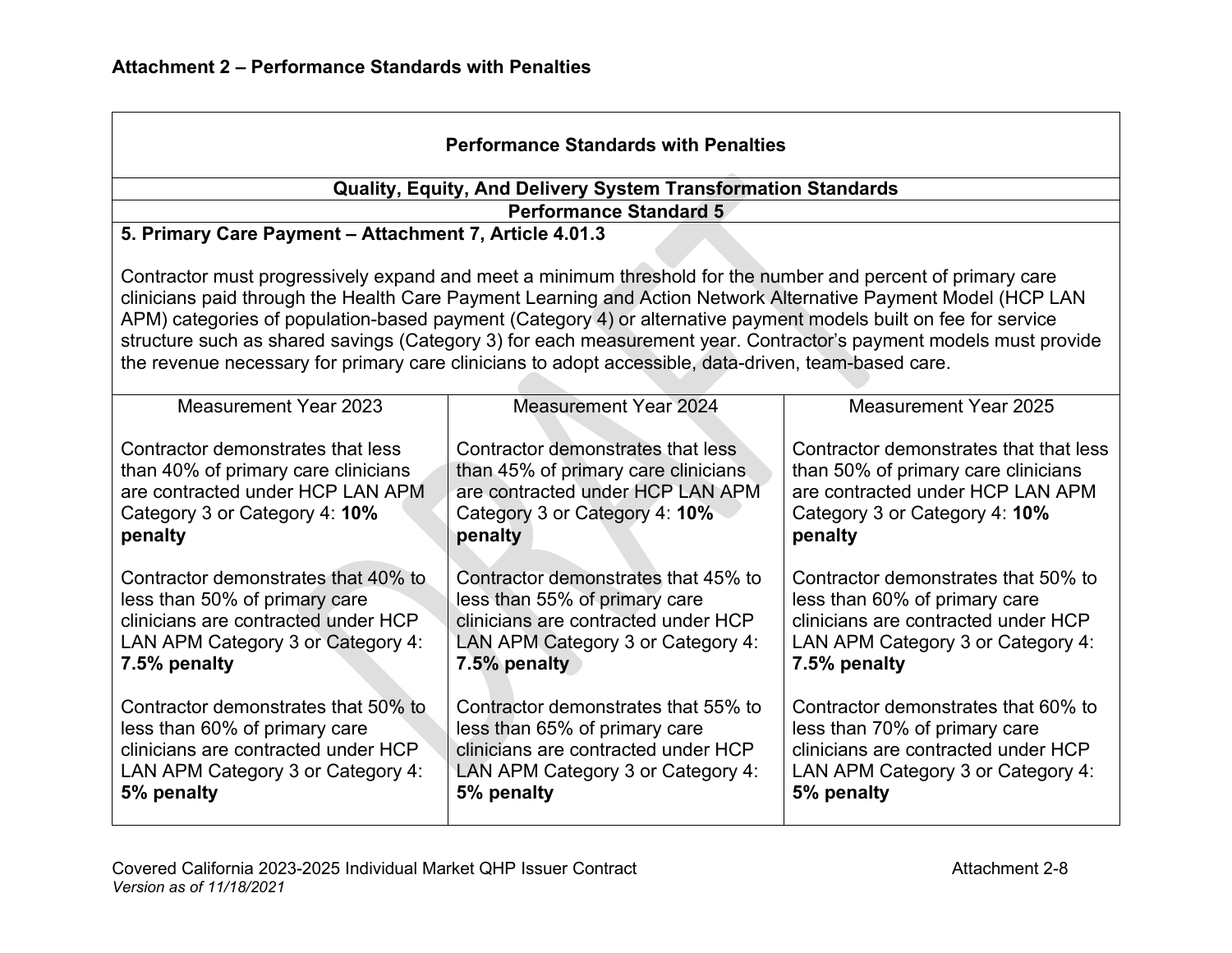| Ⅰ Contractor demonstrates that 60% or | Contractor demonstrates that 65% or  | Contractor demonstrates that 70% or  |
|---------------------------------------|--------------------------------------|--------------------------------------|
| more primary care clinicians are      | more primary care clinicians are     | more of primary care clinicians are  |
| l contracted under HCP LAN APM l      | contracted under HCP LAN APM         | contracted under HCP LAN APM         |
| Category 3 or Category 4: no penalty  | Category 3 or Category 4: no penalty | Category 3 or Category 4: no penalty |
|                                       |                                      |                                      |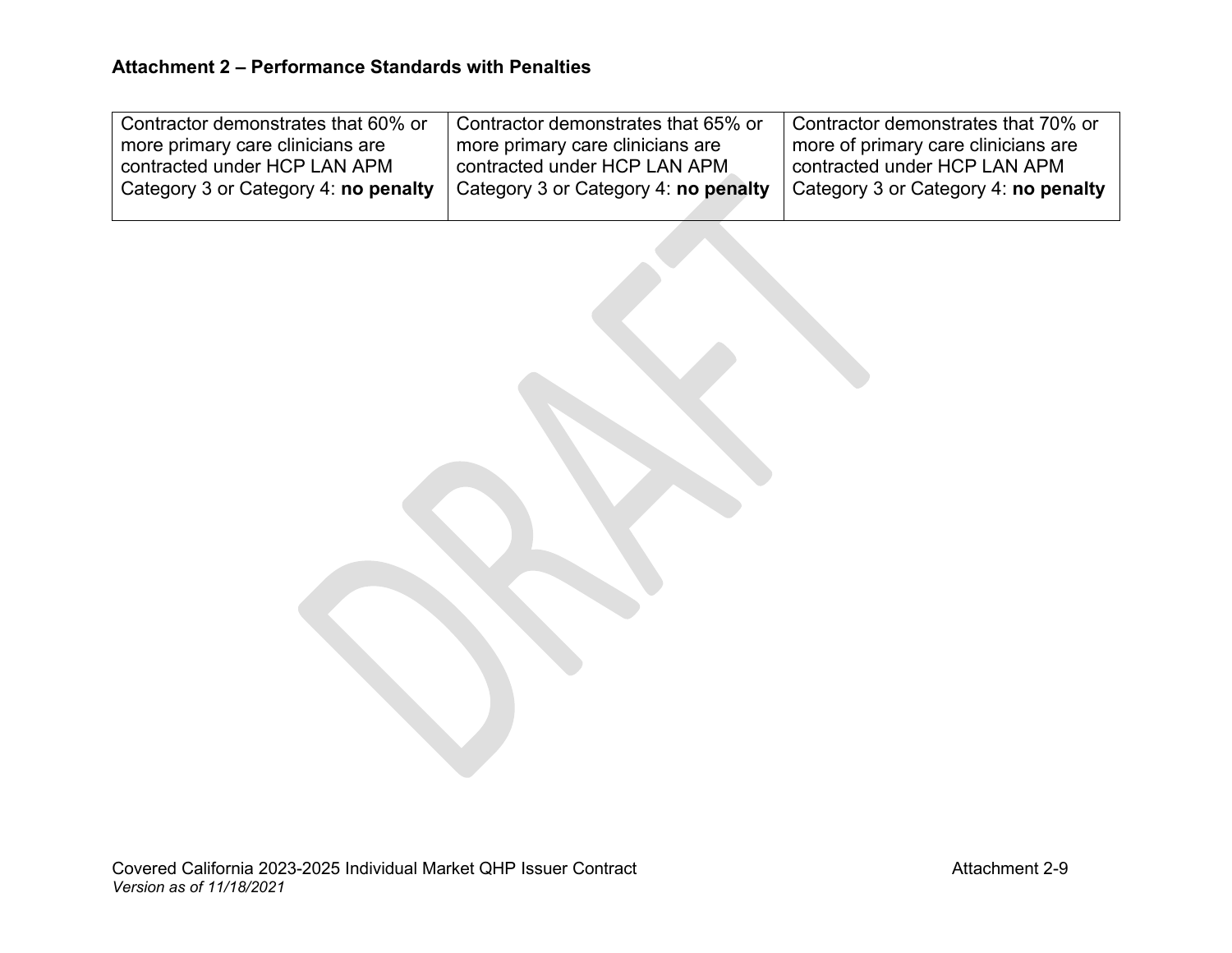| <b>Performance Standards with Penalties</b>                                                                                                                                                                                                                                                                                                                                             |                                           |                                           |  |
|-----------------------------------------------------------------------------------------------------------------------------------------------------------------------------------------------------------------------------------------------------------------------------------------------------------------------------------------------------------------------------------------|-------------------------------------------|-------------------------------------------|--|
| Quality, Equity, And Delivery System Transformation Standards<br><b>Performance Standard 6</b>                                                                                                                                                                                                                                                                                          |                                           |                                           |  |
| 6. Primary Care Spend - Attachment 7, Article 4.01.3                                                                                                                                                                                                                                                                                                                                    |                                           |                                           |  |
| Contractor must report on total primary care spend, as defined by the Integrated Healthcare Association (IHA), and the<br>percent of spend within each Health Care Payment Learning and Action Network Alternative Payment Model (HCP<br>LAN APM) category. Contractor must report the percent of spend within each HCP LAN APM category compared to its<br>overall primary care spend. |                                           |                                           |  |
| <b>Measurement Year 2023</b>                                                                                                                                                                                                                                                                                                                                                            | <b>Measurement Year 2024</b>              | <b>Measurement Year 2025</b>              |  |
| Contractor does not report on its total<br>primary care spend and the percent of<br>spend within each HCP LAN APM<br>category: 10% penalty                                                                                                                                                                                                                                              | Performance standards to be<br>developed. | Performance standards to be<br>developed. |  |
| Contractor reports on its total primary<br>care spend and the percent of spend<br>within each HCP LAN APM category:<br>no penalty                                                                                                                                                                                                                                                       |                                           |                                           |  |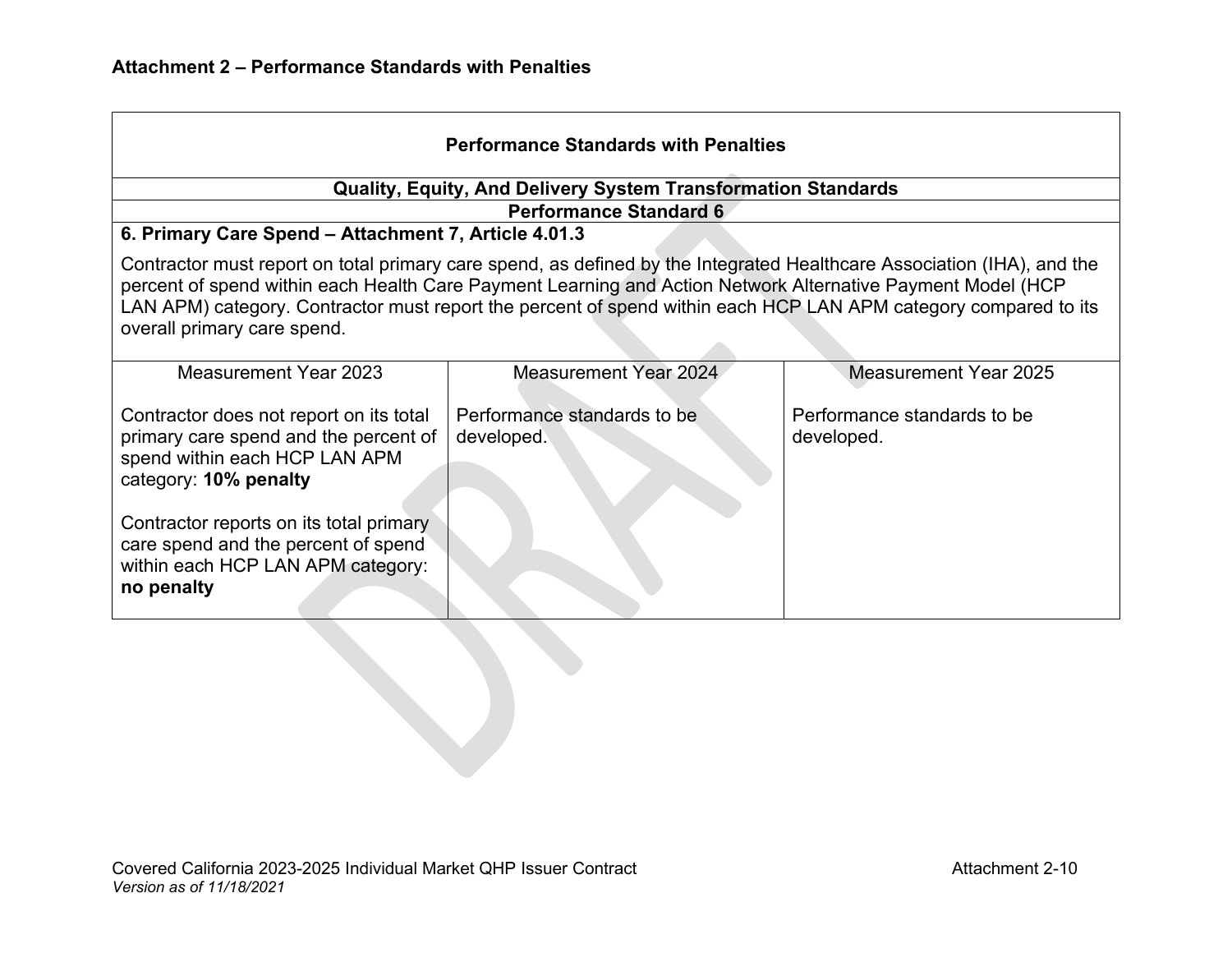| <b>Performance Standards with Penalties</b>                                                                                                                                                                                                                                                                                                                                                                                                                                                                                                                                                                                                                  |                                           |                                           |  |  |
|--------------------------------------------------------------------------------------------------------------------------------------------------------------------------------------------------------------------------------------------------------------------------------------------------------------------------------------------------------------------------------------------------------------------------------------------------------------------------------------------------------------------------------------------------------------------------------------------------------------------------------------------------------------|-------------------------------------------|-------------------------------------------|--|--|
| <b>Quality, Equity, And Delivery System Transformation Standards</b>                                                                                                                                                                                                                                                                                                                                                                                                                                                                                                                                                                                         |                                           |                                           |  |  |
|                                                                                                                                                                                                                                                                                                                                                                                                                                                                                                                                                                                                                                                              | <b>Performance Standard 7</b>             |                                           |  |  |
| 7. Payment to Support Networks Based on Value - Attachment 7, Article 4.03.2<br>Contractor must report on its network payment models using the Health Care Payment Learning and Action Network<br>Alternative Payment Model (HCP LAN APM) categories of fee for service with no link to quality and value (Category 1),<br>fee for service with a link to quality and value (Category 2), alternative payment models built on a fee for service<br>structure such as shared savings (Category 3), and population-based payment (Category 4). Contractor must report<br>the percent of spend within each HCP LAN APM category compared to its overall budget. |                                           |                                           |  |  |
| <b>Measurement Year 2023</b>                                                                                                                                                                                                                                                                                                                                                                                                                                                                                                                                                                                                                                 | <b>Measurement Year 2024</b>              | <b>Measurement Year 2025</b>              |  |  |
| Contractor does not report on its total<br>network spend and the percent of<br>spend within each HCP LAN APM<br>category: 10% penalty                                                                                                                                                                                                                                                                                                                                                                                                                                                                                                                        | Performance standards to be<br>developed. | Performance standards to be<br>developed. |  |  |
| Contractor reports on its total network<br>spend and the percent of spend within<br>each HCP LAN APM category: no<br>penalty                                                                                                                                                                                                                                                                                                                                                                                                                                                                                                                                 |                                           |                                           |  |  |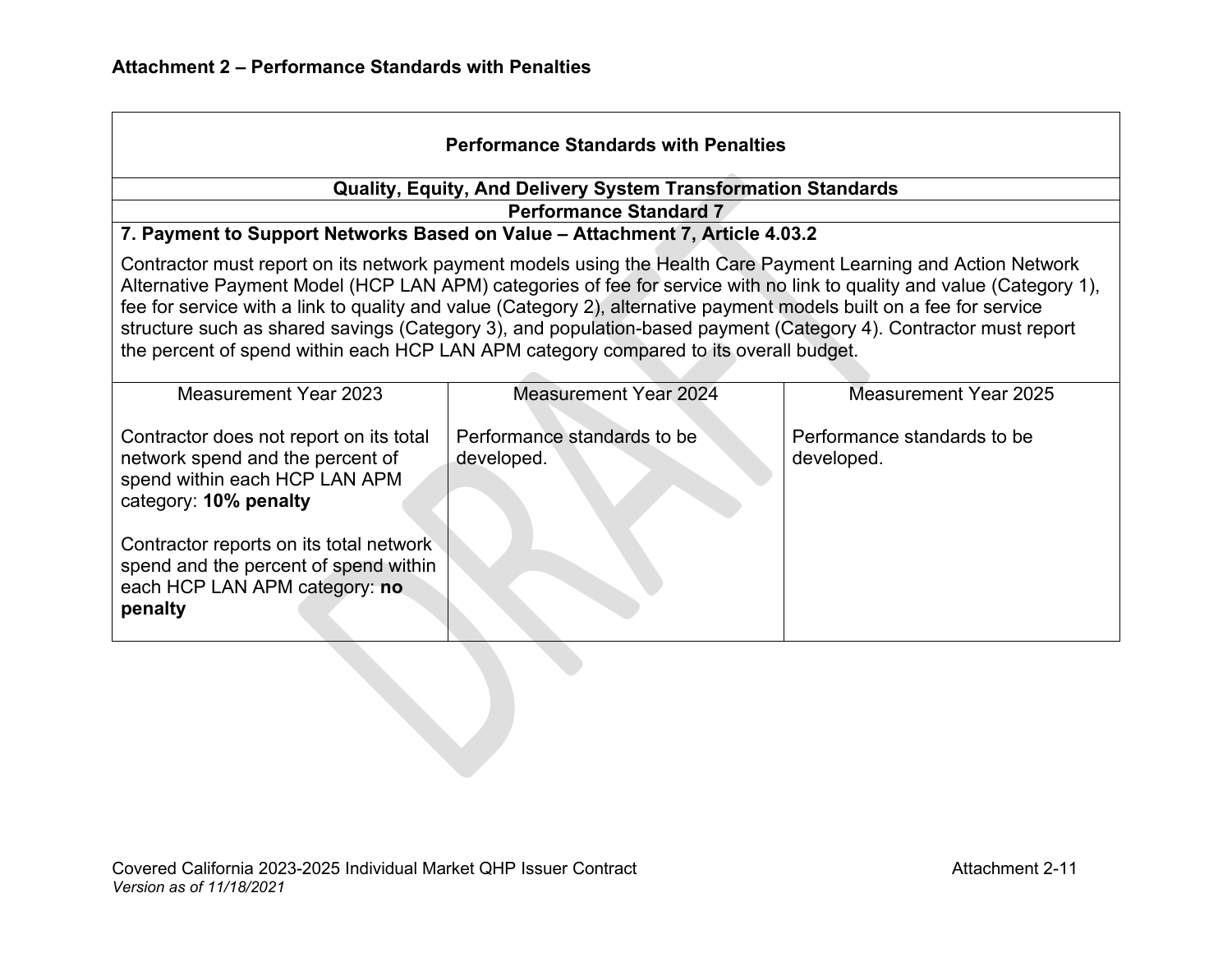### **Performance Standards with Penalties**

#### **Quality, Equity, And Delivery System Transformation Standards Performance Standard 8**

#### **8. Quality Rating System (QRS) QHP Enrollee Experience Summary Indicator Rating**

QHP Issuers are required by CMS annually to collect and submit third-party validated Quality Rating System (QRS) measure data, for the previous measurement year that will be used by CMS to calculate QHP scores and ratings. These measures will be determined by CMS. Covered California will publicly report the QRS scores and ratings that are produced by CMS and reserves the right to produce additional QRS scores from the CMS data for public release. QRS scores are based on surveys of both individual market and Covered California for Small Business Enrollees for those products offered in both marketplaces. Performance penalties will be calculated using the PMPM for individual market only.

Contractor will still be subject to an assessment of penalty or no penalty for each measurement year if Covered California issues a rating score and CMS does not issue a rating score (as was done for Measurement Year 2019 (Plan Year 2021 QRS). However, if neither Covered California or CMS issues a rating score, then Contractor will not be subject to an assessment of penalty or no penalty.

Measurement Years 2023, 2024, 2025

The QHP Enrollee Experience Summary Indicator Rating (Members Care Experience) score will be based on the QRS performance benchmarks supplied by CMS or adjusted, as appropriate, by Covered California.

1 Star: **20% performance penalty.** 

- 2 Stars: **10% performance penalty.**
- 3-5 Stars: **no penalty.**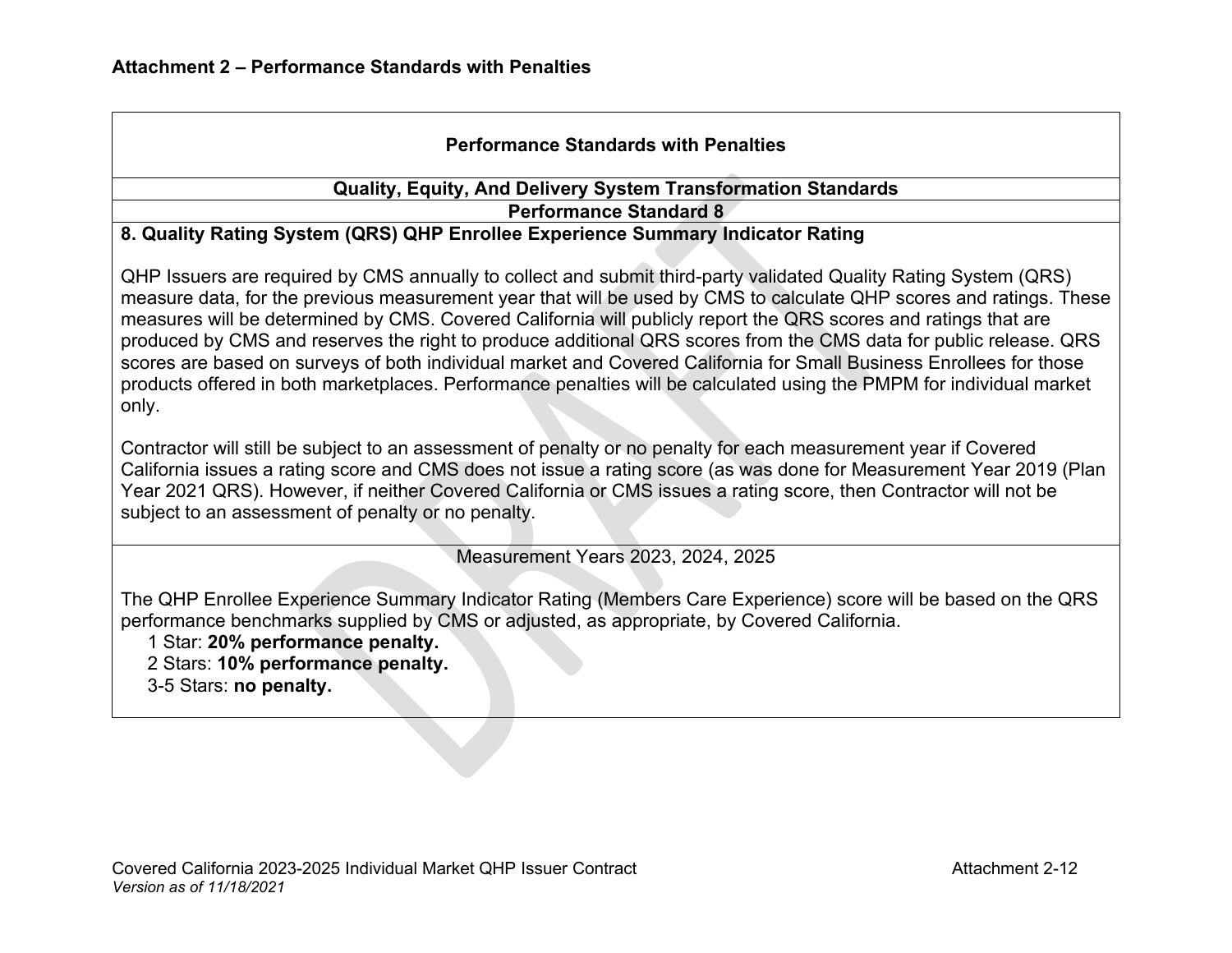| <b>Performance Standards with Penalties</b>                                                                                                                                                                                            |
|----------------------------------------------------------------------------------------------------------------------------------------------------------------------------------------------------------------------------------------|
| <b>Healthcare Evidence Initiative (HEI) Data</b>                                                                                                                                                                                       |
| <b>Performance Standard 9</b>                                                                                                                                                                                                          |
| 9. HEI Data Submission specific to Attachment 7, Article 15.01 Data Submission                                                                                                                                                         |
| Full and regular submission of data according to the standards outlined in Attachment 7, Article 15.01. Contractor must<br>work with Covered California and the HEI vendor to ensure accuracy of data elements on an ongoing basis.    |
| Definitions for Performance Standard 9                                                                                                                                                                                                 |
| Incomplete: A file or part of a file is missing, or critical data elements are not provided.                                                                                                                                           |
| Irregular: Unexpected file or data element formatting, or record volumes or data element counts or sums deviate                                                                                                                        |
| significantly from historical submission patterns for the data supplier.                                                                                                                                                               |
| Late: Contractor submits data five or more business days later than its scheduled monthly submission date.                                                                                                                             |
| Non-Usable: HEI Vendor cannot successfully include submitted data in its database build, or HEI Vendor's or Covered<br>California's analysts determine that critical components of the submitted data cannot be used or relied upon in |
| subsequent analytic work.                                                                                                                                                                                                              |
| Measurement Years 2023, 2024, 2025                                                                                                                                                                                                     |
|                                                                                                                                                                                                                                        |
| 1. Incomplete, irregular, late, or non-useable submission of HEI data: 3% penalty                                                                                                                                                      |
| Failure to submit required financials (e.g., allowed, copay, coinsurance, and deductible amounts) or dental claims<br>covered under medical benefits constitutes incomplete submission.                                                |
| Full and regular submission according to the formats specified and useable by Covered California within 5 business                                                                                                                     |
| days of the Contractor's scheduled monthly submission date: no penalty                                                                                                                                                                 |
|                                                                                                                                                                                                                                        |
| 2. Inpatient facility medical claim submissions for which the HEI Vendor cannot identify and match at least 95% of                                                                                                                     |
| California admissions to its Master Provider Index: 3% penalty                                                                                                                                                                         |
| Contractor's submission meets or exceeds the 95% identification and matching standard: no penalty                                                                                                                                      |
| 3. Professional medical and drug claim submissions with rendering (medical) or ordering (drug) provider taxonomy and                                                                                                                   |
| type missing or invalid on more than 2% of claim submissions: 2% penalty                                                                                                                                                               |
| Contractor's submission meets or exceeds the 98% populated and valid threshold: no penalty                                                                                                                                             |
|                                                                                                                                                                                                                                        |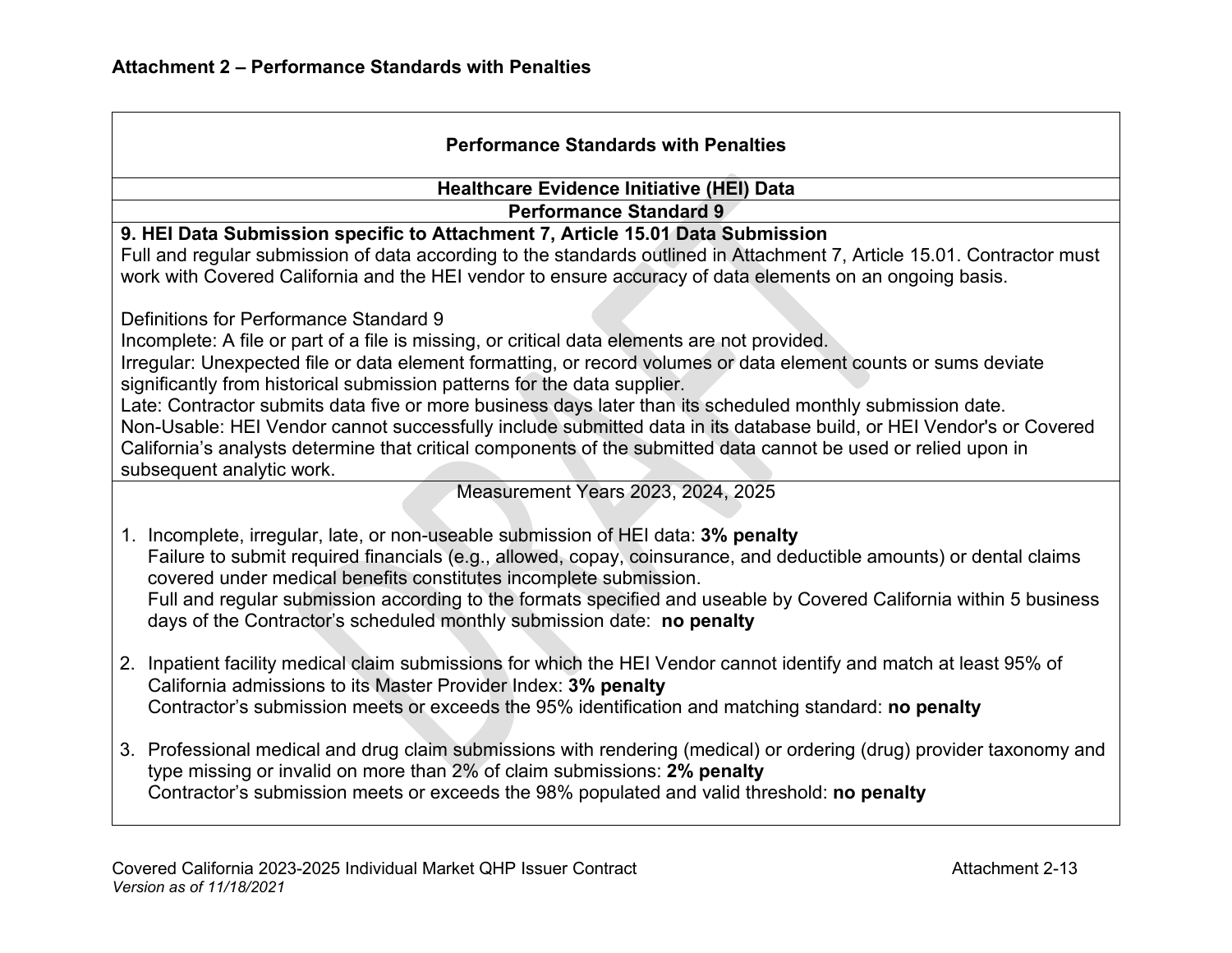| 4. Enrollment submissions with Primary Care Provider (PCP) National Provider Identifier (NPI) and Tax ID Number<br>(TIN) missing or invalid on more than 1% of records: 2% penalty                                                                                                                                                                                                                                                                                                                                                                     |
|--------------------------------------------------------------------------------------------------------------------------------------------------------------------------------------------------------------------------------------------------------------------------------------------------------------------------------------------------------------------------------------------------------------------------------------------------------------------------------------------------------------------------------------------------------|
| Contractor's submission meets or exceeds the 99% populated and valid threshold: no penalty                                                                                                                                                                                                                                                                                                                                                                                                                                                             |
| 5. Professional medical and drug claim submissions with rendering (medical) or ordering (drug) NPI and TIN missing or<br>invalid on more than 1% of claims: 2% penalty                                                                                                                                                                                                                                                                                                                                                                                 |
| Contractor's submission meets or exceeds the 99% populated and valid threshold: no penalty                                                                                                                                                                                                                                                                                                                                                                                                                                                             |
| 6. Medical and drug claim submissions in which a file's allowed amount total varies by more than plus or minus 2%<br>from the file's total sum of net plan payment, coinsurance, copayment, deductible, and third party amounts: 2%<br>penalty                                                                                                                                                                                                                                                                                                         |
| Contractor's submission meets or exceeds the 98% summary financial validation threshold: no penalty                                                                                                                                                                                                                                                                                                                                                                                                                                                    |
| 7. Medical claim, drug claim, or capitation record submissions unaccompanied by corresponding enrollment records<br>more than 1% of the time: 2% penalty<br>Contractor's submission meets or exceeds the 99% matching enrollment threshold: no penalty                                                                                                                                                                                                                                                                                                 |
| 8. Enrollment, medical and drug claim, and capitation record submissions for which the HEI Vendor cannot identify and<br>match at least 99% of records to a known insurance product for the data supplier, i.e., HIOS ID and year<br>combination (on- or off-Exchange) or issuer-specific product ID and year combination (off-Exchange): 2% penalty<br>Contractor's submission meets or exceeds the 99% identification and matching threshold: no penalty                                                                                             |
| 9. Drug claim submissions in which a file's allowed amount total varies by more than plus or minus 2% from the file's<br>total sum of ingredient cost and dispensing fee amounts: 1% penalty<br>Contractor's submission meets or exceeds the 98% summary financial validation threshold: no penalty                                                                                                                                                                                                                                                    |
| 10. Drug claim submissions with Drug Payment Tier missing or invalid on more than 1% of claims or with not all<br>expected values (i.e., 1 = Generic, 2 = Brand Formulary, 3 = Brand Non-Formulary, 4 = Specialty Drug, and 5 = ACA<br>Preventive Medication) represented at appropriate and accurate proportions and consistent with Contractor's<br>formulary, as determined by comparison to Contractor's prior period data submissions, comparison to data<br>aggregated from all data suppliers, and consultation with the Contractor: 1% penalty |
| Contractor's submission meets or exceeds the 99% populated and valid threshold and contains expected values at<br>appropriate and accurate proportions: no penalty                                                                                                                                                                                                                                                                                                                                                                                     |